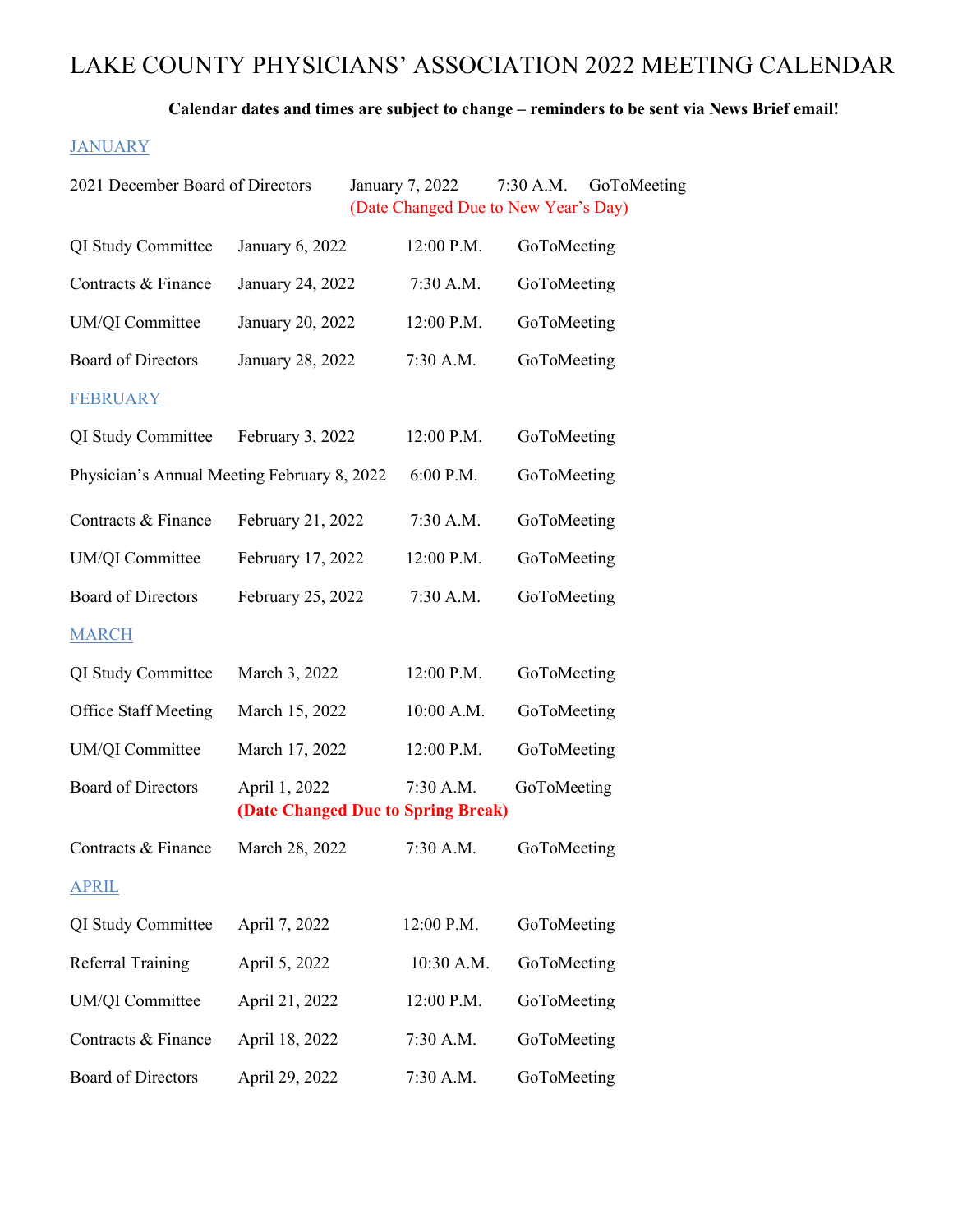# LAKE COUNTY PHYSICIANS' ASSOCIATION 2022 MEETING CALENDAR

### Calendar dates and times are subject to change – reminders to be sent via News Brief email!

### MAY

| Physicians Meeting                            | May 11, 2022                                                  | 12:00 P.M. | GoToMeeting |
|-----------------------------------------------|---------------------------------------------------------------|------------|-------------|
| QI Study Committee                            | May 5, 2022                                                   | 12:00 P.M. | GoToMeeting |
| Contracts & Finance                           | May 16, 2022                                                  | 7:30 A.M.  | GoToMeeting |
| <b>Quality Improvement</b><br>Training (NEW!) | May 17, 2022                                                  | 10:30 A.M. | GoToMeeting |
| UM/QI Committee                               | May 19, 2022                                                  | 12:00 P.M. | GoToMeeting |
| <b>Board of Directors</b>                     | May 27, 2022                                                  | 7:30 A.M.  | GoToMeeting |
| <b>JUNE</b>                                   |                                                               |            |             |
| QI Study Committee                            | June 9, 2022<br>(Date Changed Due to Employee Vacation Dates) | 12:00 P.M. | GoToMeeting |
| <b>Office Staff Meeting</b>                   | June 7, 2022                                                  | 10:00 A.M. | GoToMeeting |
| UM/QI Committee                               | June 16, 2022                                                 | 12:00 P.M. | GoToMeeting |
| Contracts & Finance                           | June 20, 2022                                                 | 7:30 A.M.  | GoToMeeting |
| <b>Board of Directors</b>                     | June 24, 2022                                                 | 7:30 A.M.  | GoToMeeting |
| <b>JULY</b>                                   |                                                               |            |             |
| QI Study Committee                            | July 7, 2022                                                  | 12:00 P.M. | GoToMeeting |
| <b>Referral Meeting</b>                       | July 12, 2022                                                 | 10:00 A.M. | GoToMeeting |
| UM/QI Committee                               | July 21, 2022                                                 | 12:00 P.M. | GoToMeeting |
| Contracts & Finance                           | July 18, 2022                                                 | 7:30 A.M.  | GoToMeeting |
| <b>Board of Directors</b>                     | July 29, 2022                                                 | 7:30 A.M.  | GoToMeeting |
| <b>AUGUST</b>                                 |                                                               |            |             |
| QI Study Committee                            | August 4, 2022                                                | 12:00 P.M. | GoToMeeting |
| Contracts & Finance                           | August 15, 2022                                               | 7:30 A.M.  | GoToMeeting |
| UM/QI Committee                               | August 18, 2022                                               | 12:00 P.M. | GoToMeeting |
| Board of Directors                            | August 26, 2022                                               | 7:30 A.M.  | GoToMeeting |